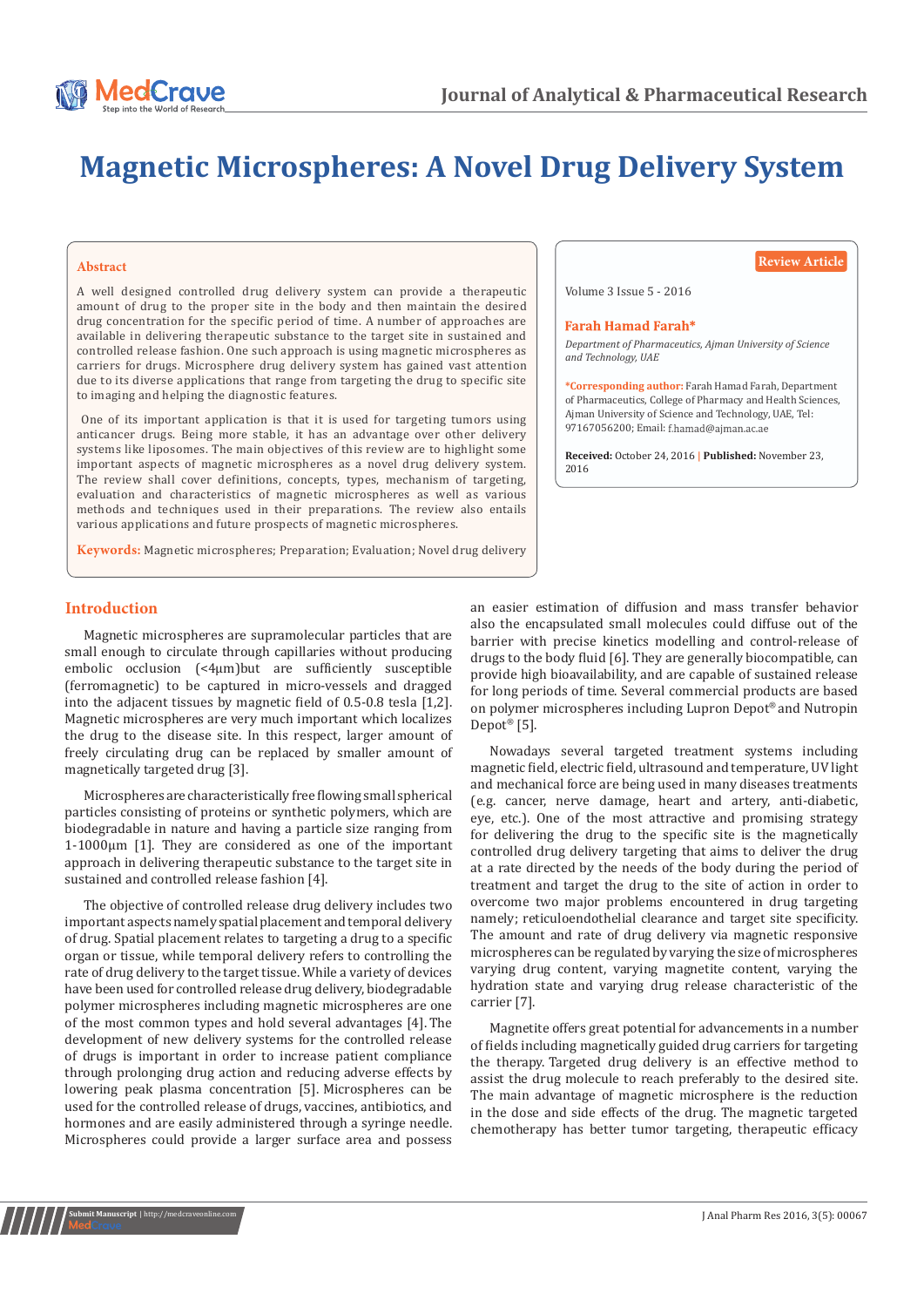and lower toxicity. It is a challenging area for future research in the drug targeting so more researches, long term toxicity study, and characterization will ensure the improvement of magnetic microsphere drug delivery system [4].

Magnetic microspheres as an alternative to traditional radiation methods which use highly penetrating radiation that is absorbed throughout the body. Its use is limited by toxicity and side effects. Magnetic radioactive microspheres are applied in methods similar to non-radioactive spheres. A magnet, placed outside the body, is directed to the target site. The magnet can be a rod-shaped permanent magnet of any size or can be contained in equipment that looks like an open magnetic resonance imaging scanner. The loaded microspheres are introduced into a blood vessel, and in as little as half an hour, they gather at the target site to emit radiation that kills surrounding cancer cells. The therapeutic action usually a couple of days or weeks, depending on the material used. If necessary, the treatment can be repeated. Spheres need to be peppered with microscopic magnetic particles, such as iron, so they will be attracted to the magnet for applications requiring *in vivo* magnetic targeting, for example, magnetic drug delivery, the magnetic carriers must have a proper size range between 200nm and 3mm and high magnetizations to enable technically feasible external magnetic guidance within the vasculature. In these applications the microspheres having a size of 1–2mm would be more advantageous than nanospheres in terms of better targeting and easier capture [4].

## **Advantages of Magnetic Microspheres [8]**

- a. Therapeutic responses in target organs can be achieved by only small fraction of the free drug dose.
- b. Better drug utilization will improve the bioavailability and reduce the incidence or intensity of adverse effects.
- c. Controlled drug release within target tissues for prolonged therapeutic effect.
- d. Reduce the dosing frequency and thereby improve the patient compliance.
- e. They could be injected into the body due to the spherical shape and smaller size.
- f. Microsphere morphology allows a controllable variability in degradation and drug release.

## **Disadvantages of Magnetic Microspheres [8]**

- a. It is an expensive technical approach and requires specialized manufacture and quality control system.
- b. It needs specialized magnet for targeting, for monitoring, and trained personnel to perform procedures.
- c. Magnets must have relatively constant gradients, in order to avoid focal over-dosing with toxic drugs.
- d. A large fraction of the magnetite, which is entrapped in carriers, is deposited permanently in tissues.
- e. Controlled release formulations generally contain a higher drug load and thus any loss of integrity of the release characteristics of the dosage form may lead to potential toxicity.

## **Types of Magnetic Microspheres**

Magnetic carriers receive magnetic responses to a magnetic field from incorporated materials that are used for magnetic microspheres such as chitosan, dextran etc [3]. The different types of magnetic microspheres include:

- I. Therapeutic microspheres that is used to deliver chemotherapeutic agent to liver tumor. Drugs like proteins and peptides can also be targeted through this system [9].
- II. Diagnostic microspheres that can be used for imaging liver metastases and also to distinguish bowel loops from other abdominal structures by forming nanosize particles supramagnetic iron oxides [6].

## **Principle of magnetic microspheres drug targeting**

Drug targeting is a specific form of drug delivery where the drug is directed to its site action or absorption. This could be a particular cell, organ structure or tissues. The aim of the specific targeting is to enhance the efficiency of drug delivery and at the same time to reduce the toxicity & side effects. Magnetic drug transport technique is based on the assumption that the drug can be either encapsulated into a magnetic microsphere or conjugated on the surface of the microsphere. When the magnetic carrier is intravenously administered, then accumulation takes place within the area to which the magnetic field is applied (Figure 1) and often augmented by magnetic agglomeration. The accumulation of the carrier at the target site allows them to deliver the drug locally. Efficiency of accumulation of magnetic carrier on physiological carrier depends on physiological parameters e.g. particle size, surface characteristic, field strength, & blood flow rate etc. The magnetic field helps to extravasate the magnetic carrier into the targeted area. Very high concentration of chemotherapeutic agents can be achieved near the target site without any toxic effect to normal surrounding tissue or to whole body. It is possible to replace large amounts of drug targeted magnetically to localized disease site, reaching effective and up to several fold increased drug levels [4,5].

#### **Magnetic properties of microspheres**

Magnetic particles for bio separation consist of one or more magnetic cores with a coating matrix of polymers, silica or hydroxyl apatite with terminal functionalized groups. The magnetic core generally consists either of magnetite  $[Fe<sub>3</sub>O<sub>4</sub>]$  or magnetite (gamma  $Fe<sub>2</sub>O<sub>3</sub>$ ) with super paramagnetic or ferromagnetic properties. Some magnetic cores can also be made with magnetic ferrites, such as cobalt ferrite or manganese ferrite. Super para magnetism is when the dipole moment of a single-domain particle fluctuates rapidly in the core due to the thermal excitation so that there is no magnetic moment for macroscopic time scales. Thus, these particles are non-magnetic when an external magnetic field is applied, but do develop a mean magnetic moment in an external magnetic field (Figure 2 & 3) [4].

The ferromagnetic particles are those particles having a permanent mean magnetic moment (Figure 4 & 5). Here, the larger effective magnetic anisotropy suppresses the thermally activated motion of the core moments.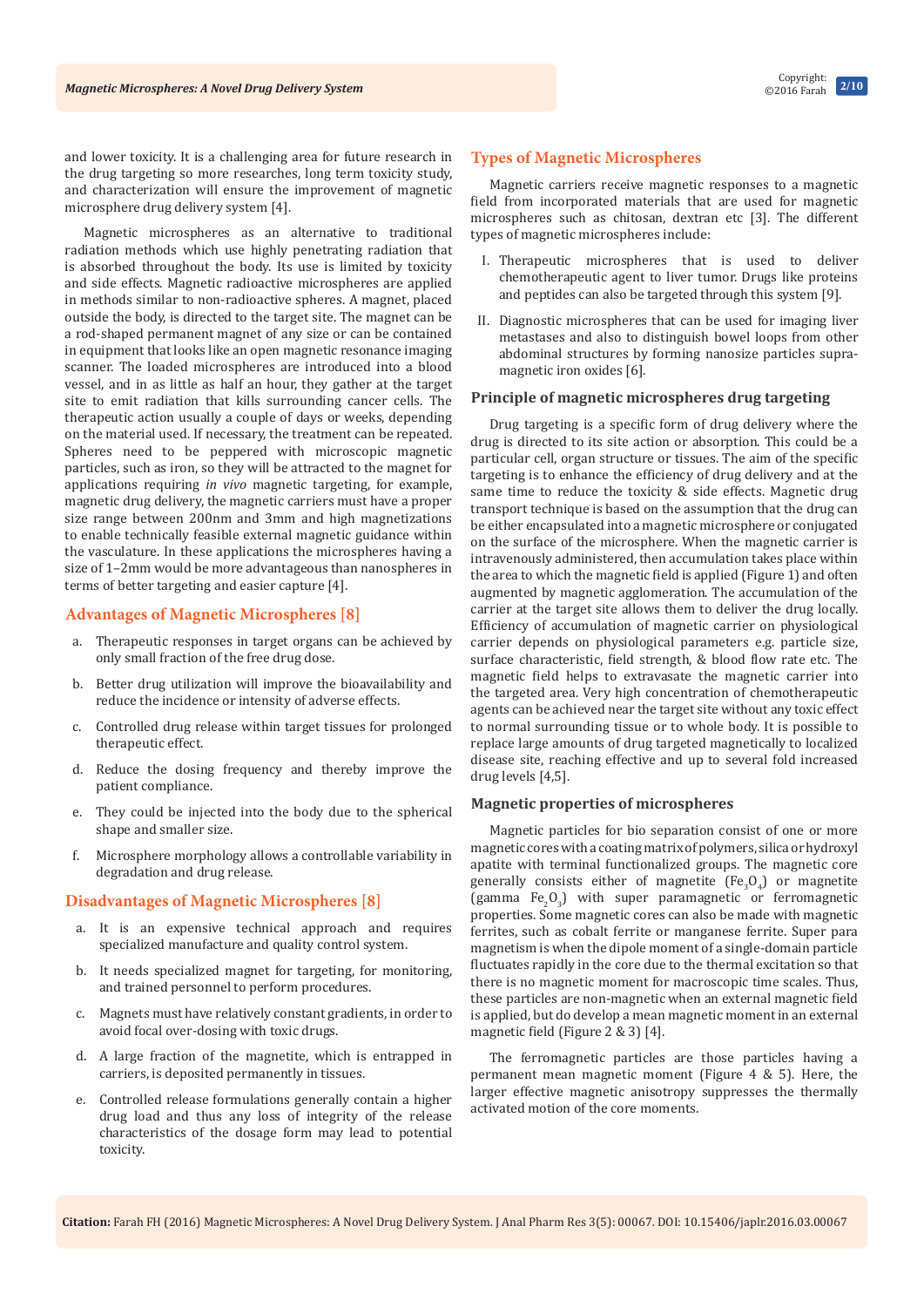

**Figure 1:** Principle of Magnetic Drug Targeting.



**Figure 2:** Super paramagnetic particles under the influence of external magnetic field [5].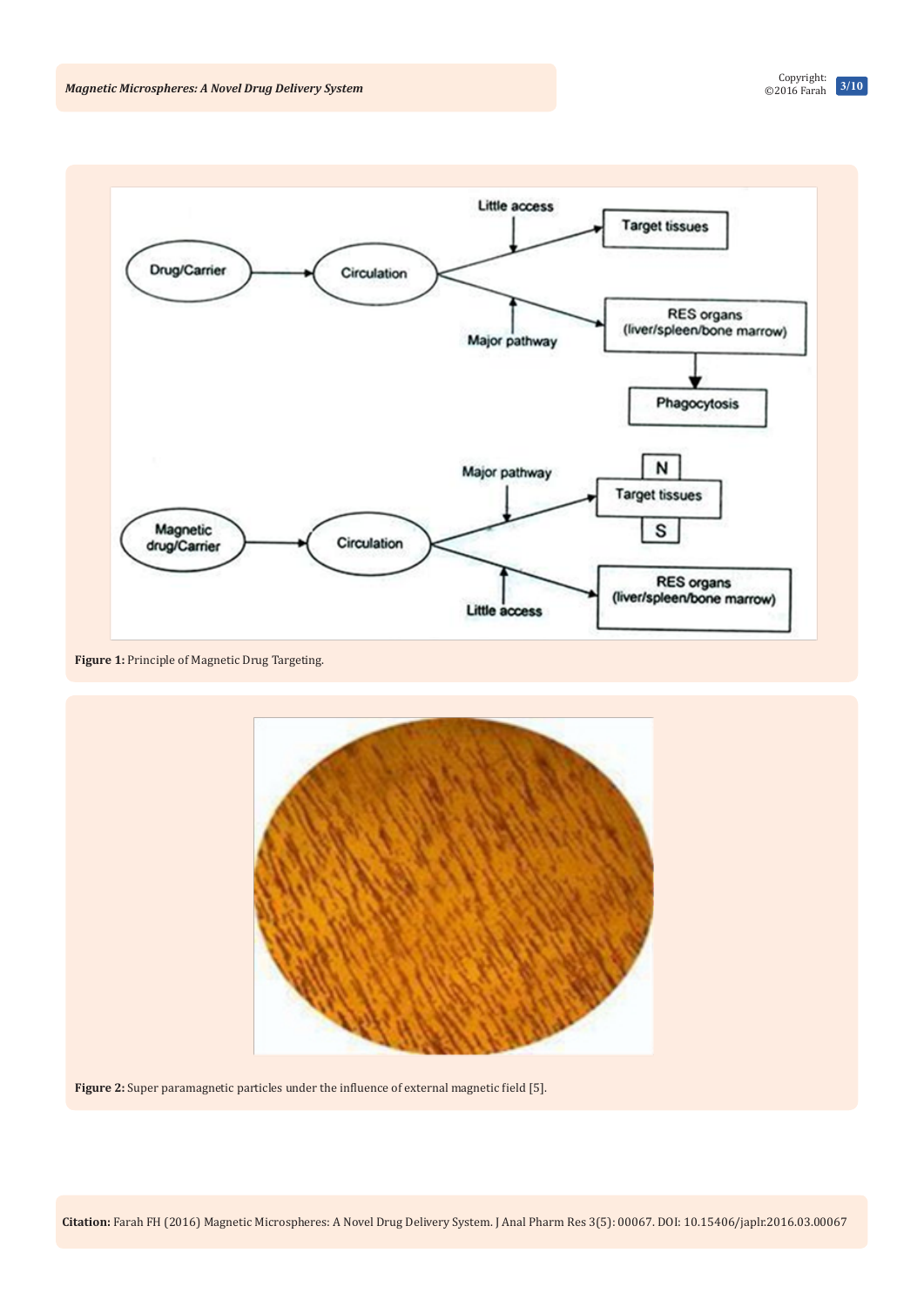

**Figure 3:** Super paramagnetic particles in absence of an external magnetic field, monodisperse particle distribution [5].



**Figure 4:** Ferromagnetic particles under the influence of an external magnetic field [5].

The superparamagnetic and ferromagnetic particles are generally recommended for automatic DNA/RNA separation/ purification. For example, SiMAG/K-DNA and SiMAG/MP-DNA beads have been developed for automatic DNA/RNA separation such as genomic DNA, plasmid DNA, total RNA and PCR products. DNA/RNA bind to this porous silica surface under high salts conditions (5M guanidinium thiocyanate). The superparamagnetic

SiMAG/K-DNA beads and the ferromagnetic SiMAG/MP-DNA beads have excellent magnetic properties and are therefore most suited for automatic DNA/RNA separation/purification. Since different robot systems work with different processing methods or magnetic separation systems, either superparamagnetic or ferromagnetic SiMAG-DNA beads will lead to optimal results [4,10].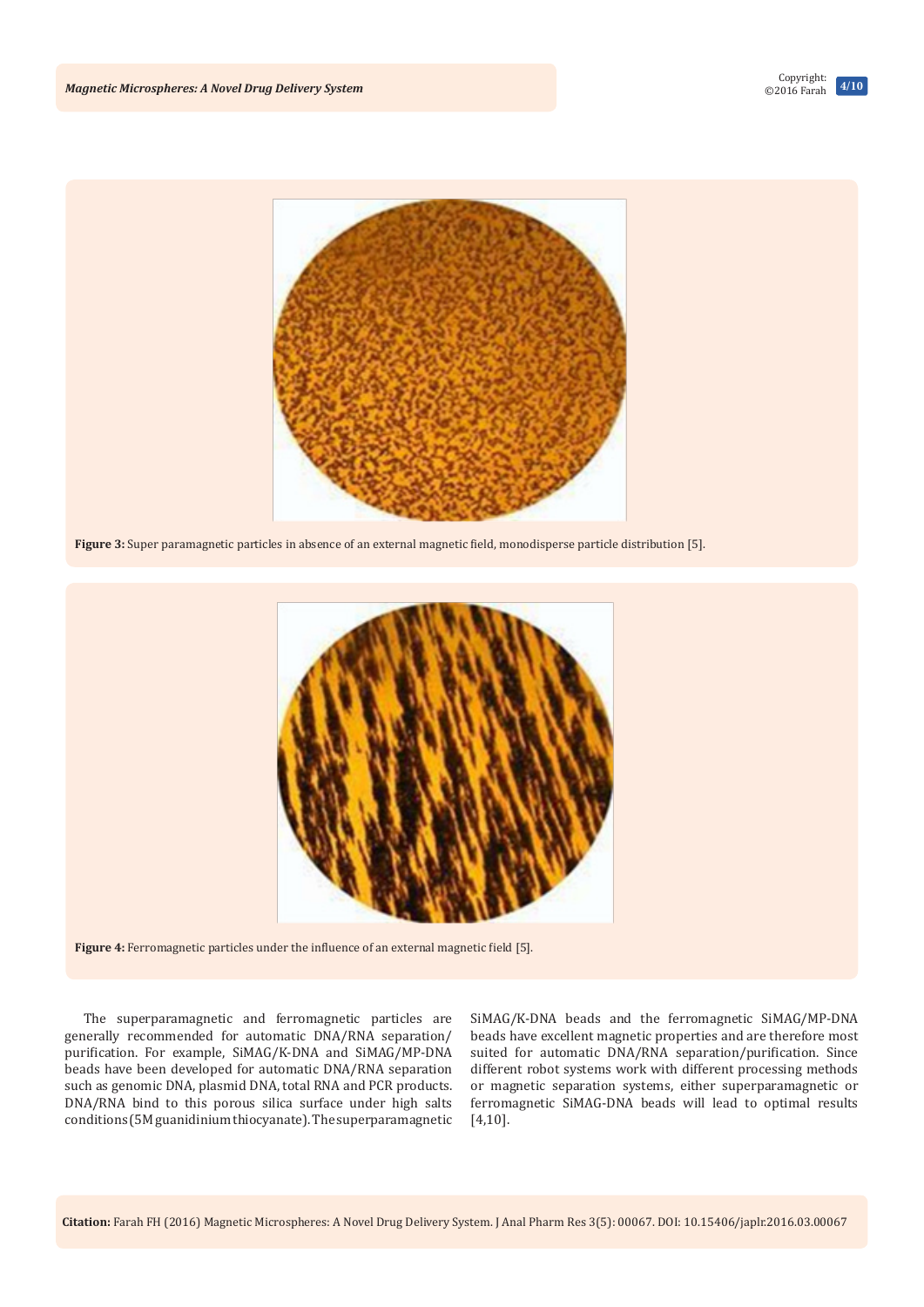

**Figure 5:** Ferromagnetic particles in absence of an external magnetic field [5].

## **Methods of Preparation of Magnetic Microspheres**

## **Solvent evaporation**

Polymer encapsulated microspheres are synthesized by continuous solvent evaporation technique. A solution of polymer, drug and magnetite is added to the volatile organic solvent, which forms auxiliary solution on stirring. The resulting solution is then homogenized and stirred at a temperature in the range of  $22-30$ °C. The formed magnetic microspheres are separated by centrifugation. The product is then freeze-dried & stored at 4°C [4,11].

#### **Multiple emulsion method**

It involves the formation of the multiple emulsions of type w/o/w and is best suited to water soluble drugs, peptides, proteins and the vaccines. This method can be used with both natural as well as synthetic polymers. The aqueous protein solution is dispersed in a lipophilic organic continuous phase. This protein solution may contain the active constituents. The continuous phase is generally consisted of the polymer solution that eventually encapsulates the protein contained in dispersed aqueous phase. The primary emulsion is the subjected to homogenization or sonication before addition to the aqueous solution of the poly vinyl alcohol. This results in the formation of a multiple emulsion. The emulsion is then subjected to solvent removal either by solvent evaporation or by solvent extraction. A number of hydrophilic drugs like indomethacin, leutinizing hormone releasing hormone agonist, vaccines, proteins/peptides and conventional molecules are successfully incorporated into the microspheres using this method [12,13].

#### **Phase separation emulsion polymerization**

In this method, the aqueous solution of polymer, drug and magnetite are added to a vegetable oil which is then emulsified using a magnetic stirrer. The resultant emulsion is stabilized by heating at the temperature (100-150°C). The cross linking agent is then injected drop wise into the emulsion with continuous stirring. The formed magnetic microspheres are then separated from oil by washing procedures. The product is then freeze-dried & stored at 4°C [4].

#### **Emulsion solvent extraction method**

The preparation involved first the dispersion of an aqueous phase, containing magnetite nanoparticles and a water-soluble homo-polymer, into droplets in an organic medium using an amphiphilic block copolymer as the dispersant. This was followed by water distillation at a raised temperature from the aqueous droplets to yield polymer magnetite particles. The structure of the particles was then locked in by a reagent being added to crosslink the water-soluble copolymer block and homo-polymer. Since the hydrophobic block of the copolymer consisted of a protected polyester, the removal of the protective moieties from the coronal chains yielded poly (acrylic acid) or other functional polymers to render water dispensability to the spheres and to enable biomolecule immobilization [4].

#### **Hot melt microencapsulation**

The polymer is first melted and then mixed with solid particles of the drug that have been sieved to less than 50μm. The mixture is suspended in a non-miscible solvent (like silicone oil), continuously stirred, and heated to 5°C above the melting point of the polymer. Once the emulsion is stabilized, it is cooled until the polymer particles solidify. The resulting microspheres are washed by decantation with petroleum ether. The primary objective for developing this method is to develop a microencapsulation process suitable for the water labile polymers, e.g. poly anhydrides. Microspheres with diameter of 1-1000μm can be obtained and the size distribution can be easily controlled by altering the stirring rate. The only disadvantage of this method is moderate temperature to which the drug is exposed [11].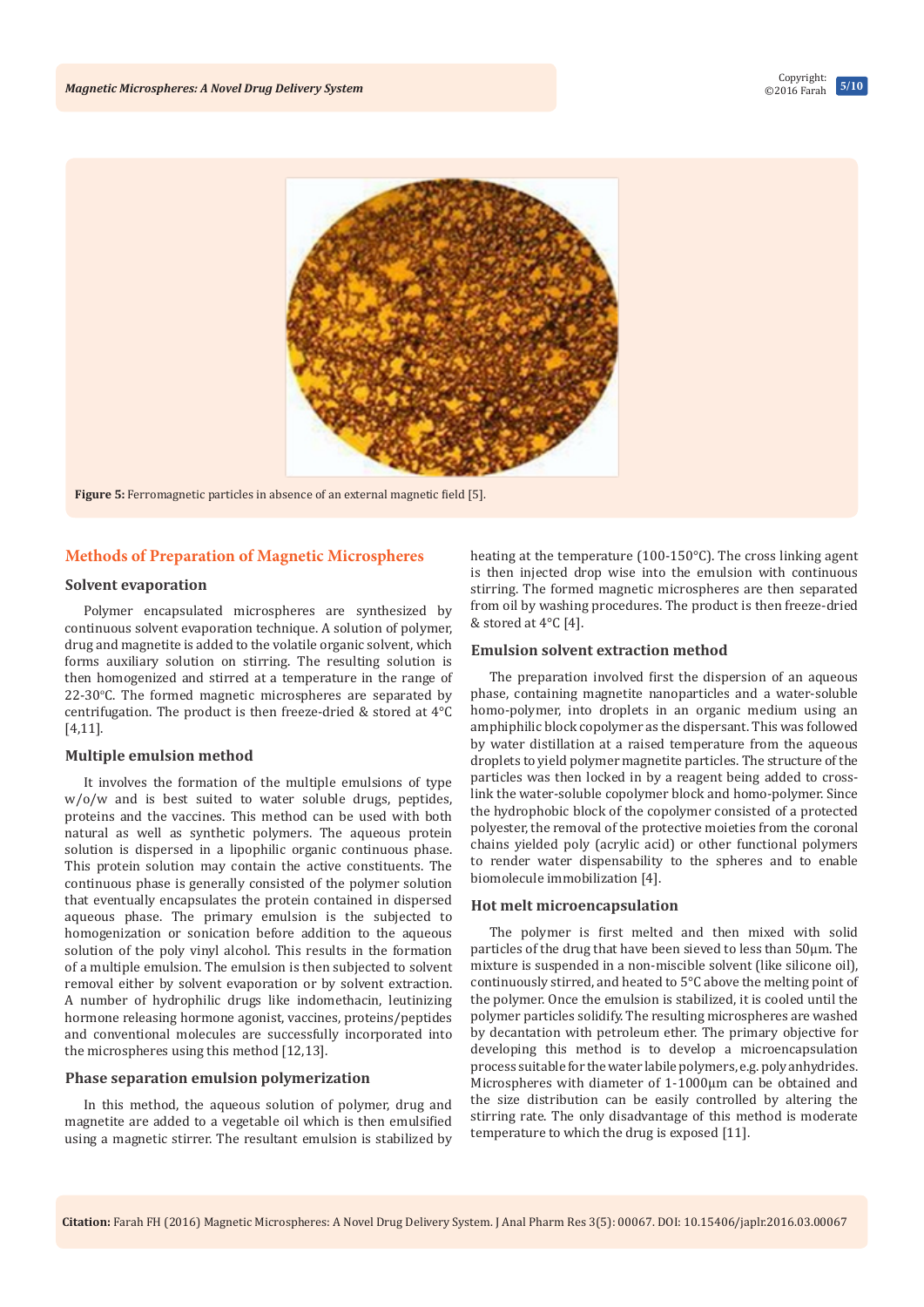#### **Dispersion copolymerization**

It involves the reaction of various monomers at the interface between the two immiscible liquid phases to form a film of polymer that essentially envelops the dispersed phase. In this technique two reacting monomers are employed, one of which is dissolved in the continuous phase while the other being dispersed in the continuous phase. Amphiphilic magnetic microspheres in the range of 5 to 100µm were prepared by dispersion copolymerization of styrene and poly ethylene oxide vinyl benzyl (PEO-VB) macro monomer in the presence of  $Fe<sub>3</sub>O<sub>4</sub>$ magnetic fluid. The average particle size of the microspheres was found to increase with increasing styrene concentration as well as decreasing the molecular weight of PEO-VB [4].

# **Microwave-assisted preparation of magnetic albumin microspheres**

Microwave-assisted method was used to prepare magnetic bovine albumin microspheres. It produces smaller particles and is faster than traditional methods. The optimum conditions to prepare magnetic microspheres containing albumin were 4 minutes at 160°C that yielded smaller sized microspheres of 30 µm in diameter. This microwave process could become a preferred method for the synthesis of magnetized protein microspheres [14].

# **Evaluation & Characterization of Magnetic Microspheres [1]**

## **Particle size and shape [1,4,15]**

The most widely used procedures to visualize microspheres are conventional light microscopy (LM) and scanning electron microscopy (SEM). Both can be used to determine the shape and outer structure of microspheres. LM provides a control over coating parameters in case of double walled microspheres. The microspheres structures can be visualized before and after coating and the change can be measured microscopically. SEM provides higher resolution in contrast to the LM. SEM allows investigations of the

microspheres surfaces and after particles are cross-sectioned, it can also be used for the investigation of double walled systems. Confocal fluorescence microscopy is used for the structure characterization of multiple walled microspheres. Laser light scattering and multi size coulter counter other than instrumental methods, which can be used for the characterization of size.

# **Electron spectroscopy for chemical analysis: [1,4,15]**

The surface chemistry of the microspheres can be determined using the electron spectroscopy for chemical analysis (ESCA). ESCA provides a means for the determination of the atomic composition of the surface. The spectra obtained using ECSA can be used to determine the surface degradation of the biodegradable microspheres.

## **Thermal analysis [16]**

Thermal analysis of microcapsule and its component can be done by using differential scanning calorimetry (DSC), thermo

gravimetric analysis (TGA), differential thermometric analysis (DTA) Accurately the sample was weighed and heated on alumina pan at constant rate of  $10^{\circ}$ C/min under nitrogen flow of 40 ml/ min.

### **Attenuated total reflectance fourier transform-infrared spectroscopy: [16,17]**

ATRFTIR is used to determine the degradation of the polymeric matrix of the carrier system. The surface of the microspheres is investigated measuring attenuated total reflectance (ATR). The IR beam passing through the ATR cell reflected many times through the sample to provide IR spectra mainly of surface material. The ATRFTIR provides information about the surface composition of the microspheres depending upon manufacturing procedures and conditions.

## **Swelling Index [4]**

Swelling index was determined by measuring the extent of swelling of microspheres in the given buffer. To ensure the complete equilibrium, exactly weighed amount of microspheres were allowed to swell in given buffer. The excess surface adhered liquid drops were removed by blotting and the swollen microspheres were weighed by using microbalance. The hydrogel microspheres then dried in an oven at 60°C for 5h until there was no change in the dried mass of sample. The swelling index of the microsphere was calculated by using the formula:

Swelling index= mass of swollen microspheres-mass of dry microspheres×100

mass of dried microspheres

**Flow properties: [1,4,15]**

#### **Density**

- a. **Bulk density:** It is determined by pouring a sample of microspheres of known weight into a measuring cylinder without tapping and measuring its volume, then dividing the weight by the volume.
- b. **Tapped density:** It is determined by pouring a sample of microspheres of known weight into a measuring cylinder & thoroughly tapping it & measuring its volume, then dividing the weight by the volume.

**Hausner ratio:** Hausner ratio is the ratio of the tapped density to the bulk density of microspheres & can be used to predict of microspheres flow. Low Hausner ratio of < 1.2 indicates a free flowing microspheres.

**Angle of repose: It** is defined as the maximum angle to the horizontal that is attainable by a heap of microspheres. Among methods available for measuring the angle of repose are the fixed height cone and the fixed base cone. High angle of repose indicates poor flowing microspheres, while low angle indicates a free flowing microspheres.

#### **Surface charge analysis [16]**

Surface charge can be determined using the microelectrophoresis. It is an apparatus used to measure the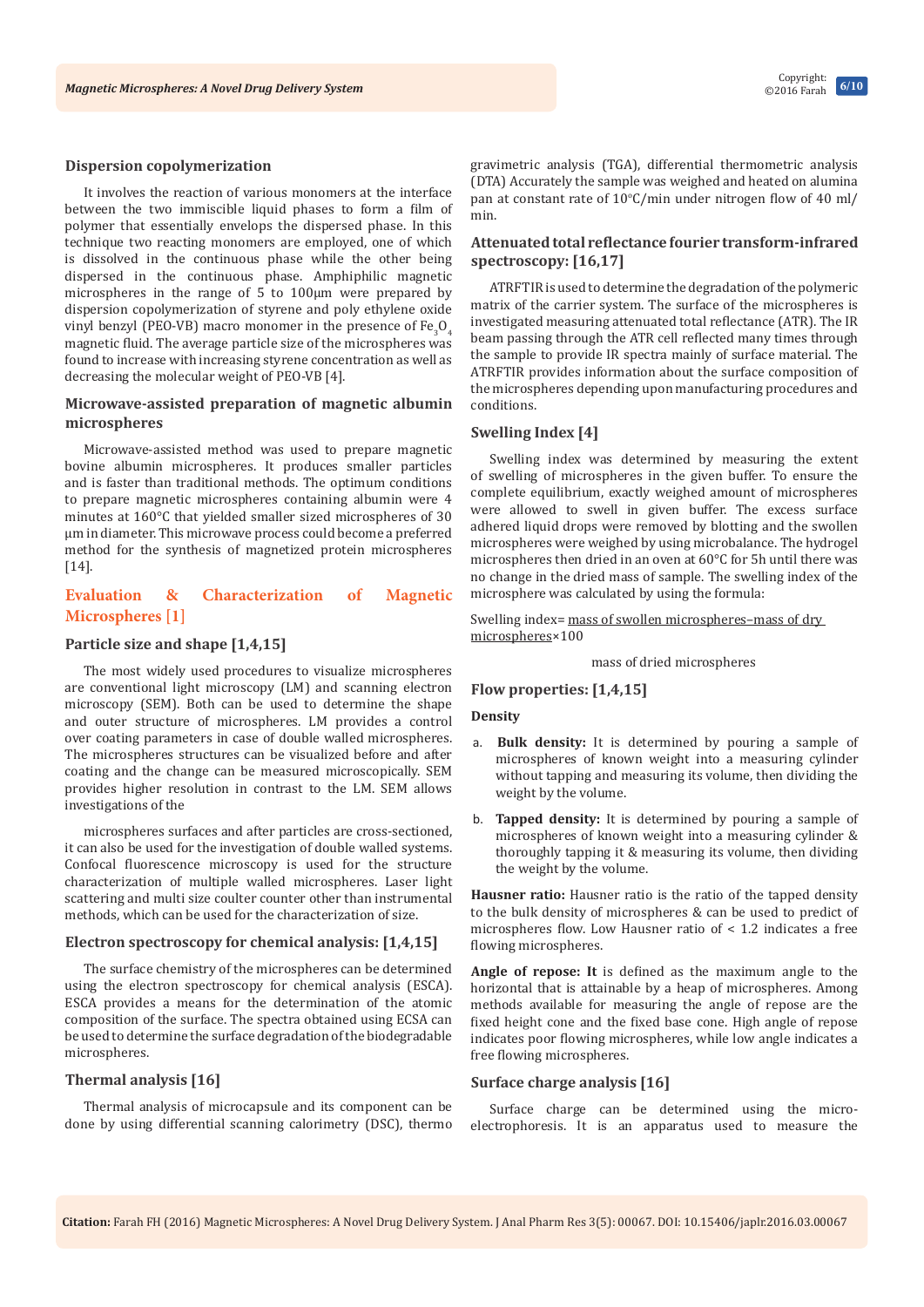electrophoretic mobility of microspheres from which the isoelectric point can be determined. The mean velocity at different pH values ranging from 3-10 is calculated by measuring the time of particle movement over a distance of 1mm. By using this data the electrical mobility of the particle can be determined. The electrophoretic mobility can be related to surface contained charge and ion absorption nature of the microspheres.

# **Drug release profiles [16]**

*In vitro* **methods:** There is a need for experimental methods which allow the release characteristics and permeability of a drug through membrane to be determined. For this purpose, a number of *in vitro* and *in vivo* techniques have been reported. *In vitro* drug release studies have been employed as a quality control procedure in pharmaceutical production and product development. Standard USP or BP dissolution apparatus have been used to study *in vitro*  release profiles using both rotating elements, paddle [17-20] and basket [21,22]. Dissolution medium used for the study varied from 100-500ml and speed of rotation from 50-100rpm.

*In vivo* **methods:** The most widely used *in-vivo* methods are the use of animal models and buccal absorption tests:

- A. **Animal models:** Animal models are used mainly for the screening of the series of compounds, investigating the mechanisms and usefulness of permeation enhancers or evaluating a set of formulations. A number of animal models have been reported in the literature, however, very few *in vivo* (animal). Animal models such as the dog [23,24], rats [25], rabbits [26,27], cat [28], hamster [29,30], pigs [31], and sheep [32] have been reported. In general, the procedure involves anesthetizing the animal followed by administration of the dosage form. In case of rats, the esophagus is ligated to prevent absorption pathways other than oral mucosa. At different time intervals, the blood is withdrawn an analyzed.
- B. **Buccal absorption test:** The buccal absorption test was developed by Beckett & Triggs in 1967. It is a simple and reliable method for measuring the extent of drug loss of the human oral cavity for single and multi-component mixtures of drugs. The test has been successfully used to investigate the relative importance of drug structure, contact time, initial drug concentration and pH of the solution while the drug is held in the oral cavity [33].
- C. *In vitro***-***In vivo* **correlations:** Correlations between *in vitro*  dissolution rates and the rate and extent of availability as determined by blood concentration and or urinary excretion of drug or metabolites are referred to as "*in vitro*-*in vivo*  correlations" [34]. Such correlations allow one to develop product specifications with bioavailability.
- D. **Percent of drug dissolved** *in vitro* **vs peak plasma concentration:** In this method the percent of the drug released from different dosage forms is correlated to the peak plasma concentrations achieved by them. It is expected that a poorly formulated dosage form releases less amount of drug than a well formulated dosage form, and, hence the amount of drug available for absorption is expected to be less.
- E.**Percent of drug dissolved vs percent of drug absorbed:** In case of hydrophobic drugs where the dissolution rate is the limiting step in the absorption of the drug, then a linear correlation may be obtained by comparing the percent of the drug absorbed to the percent of the drug dissolved. For hydrophilic drugs where the absorption is the rate limiting step in the bioavailability of the drug, a change in the dissolution rate may not be reflected in a change in the rate and the extent of drug absorption from the dosage form.
- F. **Dissolution time vs absorption time:** In the analysis of *in vitro* and *in vivo* drug correlation, rapid drug absorption may be distinguished from the slower drug absorption by observation of the absorption time for the dosage form. The quicker the absorption of the drug, the less is the absorption time required for the absorption of the certain amount of the drug. The time required for the absorption of a certain amount of drug from the dosage form is correlated with the time required same amount to dissolve *in-vitro*.
- G. **Percent of drug dissolved vs serum drug concentration:** For drugs whose absorption from GIT is dissolution rate limited, a linear correlation may be established between the percent of drug dissolved at specified times and the serum drug concentrations at corresponding times.

**Percent of drug dissolved vs percent of the dose excreted in urine:** Since the percent of a drug dissolved and the percent of drug absorbed can be linearly correlated, then a correlation between the amount of drug in body and the amount of drug excreted in the urine is expected. Therefore, a linear relation may be established between the percent of the drug dissolved and the percent of the dose excreted in the urine [12].

**Determination of microspheres drug content or entrapment efficiency [35,36]:** Accurately weighed amount of microspheres are crushed using glass mortar and pestle & the powder microspheres is then suspended in a specific volume of suitable solvent. After 12 hours the solution was filtered and the filtrate is then analyzed for the drug content using UV-Visible spectrophotometer. drug content is equal to entrapment efficiency is equal to ratio of actual drug content to theoretical drug content.

# **Factors Influencing the Properties of Microspheres [4]**

Polymers commonly used to form microspheres should be stable, biocompatible, biodegradable, exhibit a wide range of erosion times, has tunable mechanical properties, favorable degradation characteristics and possibilities for sustained drug delivery. It's by-products should be toxicologically safe and are easily eliminated by the normal metabolic pathways. The polymer used must be able to deliver its payload with appropriate duration, bio-distribution and concentration for the intended therapeutic effect.

## **Choice of solvent/co-solvent system**

The solvent system chosen should be able to dissolve the chosen polymer. Poorly soluble in the continuous phase. High volatility and a low boiling point with low toxicity.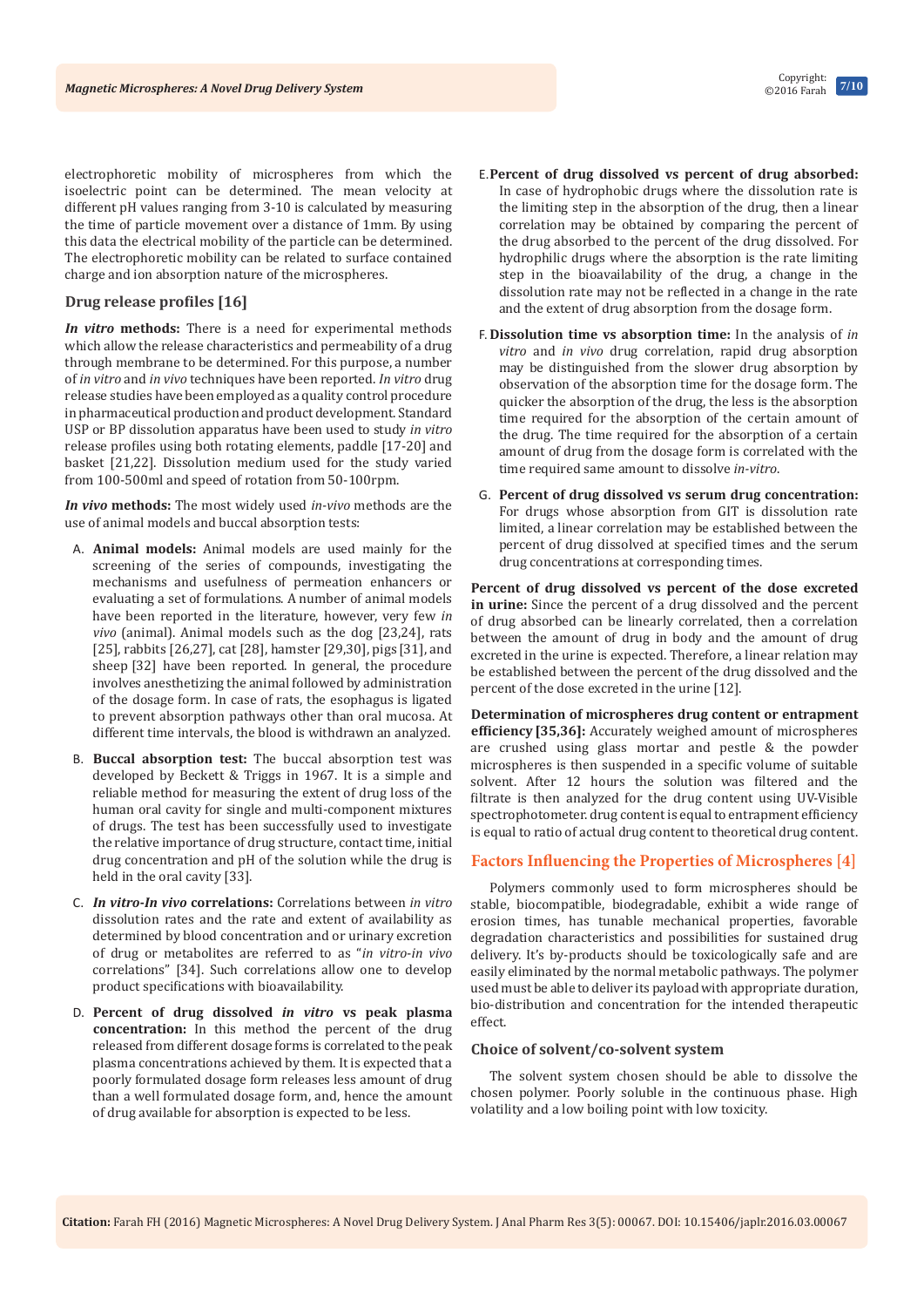#### **Other components**

- a. **Porosity generator:** increases degradation rate of polymer and improves drug release. e.g. Incorporating sephadex into insulin-loaded polylactide microspheres significantly increases microsphere porosity [37].
- b. **Surfactants:** They reduce the surface tension of continuous phase. Avoid the coalescence and agglomeration of drops. Stabilize the emulsion, widely used surfactants include; nonionic: methylcellulose, tween, span. Anionic: sodium dodecyl sulphate. Cationic: cetyl tri methyl ammonium bromide (CTAB).
- c. **Antifoaming agents:** foaming problem will disturb the formation of microspheres. Anti-foams of silicon such as dimethicone and non-silicon constituents such as spans are used.

## **Applications of Magnetic Microspheres**

- a. Magnetic microsphere carriers have received considerable attention, because of their wide applications in the fields of biomedicine and bioengineering, biological and biomedical developments and trends such as enzyme immobilization, cell isolation, protein purification, and target drugs [4,38].
- b. Magnetic vehicles are very attractive for delivery of therapeutic agents as they can be targeted to specific locations in the body through the application of a magnetic field gradient. The magnetic localization of a therapeutic agent results in the concentration of the therapy at the target site consequently reducing or eliminating the systemic drug side effects [4,39].
- c. Magnetic microspheres are used in targeting drugs like mitoxantrone, paclitaxel [32] and doxorubicin [1,2] to tumor sites. Magnetic microsphere carriers labeled with radionuclide such as Rhenium-188 and Yttrium-90 have been also used in a preclinical study to treat liver and brain tumors [40].
- d. Magnetic microspheres of cisplastin and paclitaxel were used in localized hyperthermia for treatment of cancer [41].
- e. Magnetic microspheres can be used for stem cell extraction and bone marrow purging [42].
- f. Magnetic polystyrene microspheres have been used as specific cell labeling [43].
- Improvement in methods for isolating DNA, proteins, cells or cell organelles has been made and more recently, methods that rely on the use of solid phase have been proposed. Adsorbents such as silica that provide fast, efficient DNA purification are important for making this procedure amenable to automation. One of these kits involves isolation of DNA using silica coated magnetic particles [44].
- h. Nowadays, several instruments are available from different companies that couples separation of biomolecules with its detection in terms of its quantification or its interactions with other biomolecules. These instruments either use

directly ferromagnetic particle as label (magneto assay) or couples magnetic particles with other detection methods such as fluorescence or chemiluminescence [45].

- i. Magnetic microspheres are now increasingly used as carriers for binding proteins, enzymes and drugs. Studies have shown that proteins and enzymes can be bound covalently to naked magnetic particles in the presence of carbodiimide. Such immobilization procedures for proteins, enzymes or drugs will have a major impact in various areas of medicine and biotechnology. The immobilized biomolecules can be used directly for a bioassay or as affinity ligands to capture or modify target molecules or cells [46].
- j. Streptavidin coated magnetic beads were used for bacteria detection [47].
- k. Supra-magnetic iron oxide microspheres have been used for detection of metastases in non-enlarged lymph nodes [48].
- l. Magnetic Dynabeads have been used in immune-magnetic techniques for the enrichment and detection of isolated breast carcinoma cells in bone marrow and peripheral blood [49].
- m. Magnetic microspheres carriers of contraceptive has been designed responsive to the changes in steroid secretions during menstrual cycle [50].

## **Future Prospects**

Future prospects of magnetic microspheres look bright particularly in the area of medicinal field because of its wide spectrum of application in molecular biology, e.g. microsphere based genotyping platform is used to detect six single nucleotide polymorphism, yittrium-90 microspheres are used to prevent tumor after liver transplantation and its advanced way in delivery of vaccines and proteins [1].It might be possible in near future that magnetic particles would be used as detection probes for a variety of assays, replacing labeling techniques such as fluorescence, chemiluminescence and radioactivity. Future work shall involve developing a detection method for bio-molecular interaction using magnetic particles as label. The method that is planned to be developed would have special emphasis in microarray technology, where bio-molecular interactions like cDNA-mRNA or DNA-DNA are the basis for determining gene expression or allelic variation [47].

# **Conclusion**

It has been observed that magnetic microspheres are among the best novel drug delivery systems, as it has the advantage of target specificity and better patient compliance. Its applications are enormous as they are not only used for delivering drugs but also for imaging tumors, detecting bio-molecular interaction etc. So in future by combining various other strategies, magnetic microspheres will find the central place in novel drug delivery, particularly in diseased cell sorting, diagnostics, gene & genetic materials, safe, targeted and effective *in vivo* delivery and supplements as miniature versions of diseased organ and tissues in the body.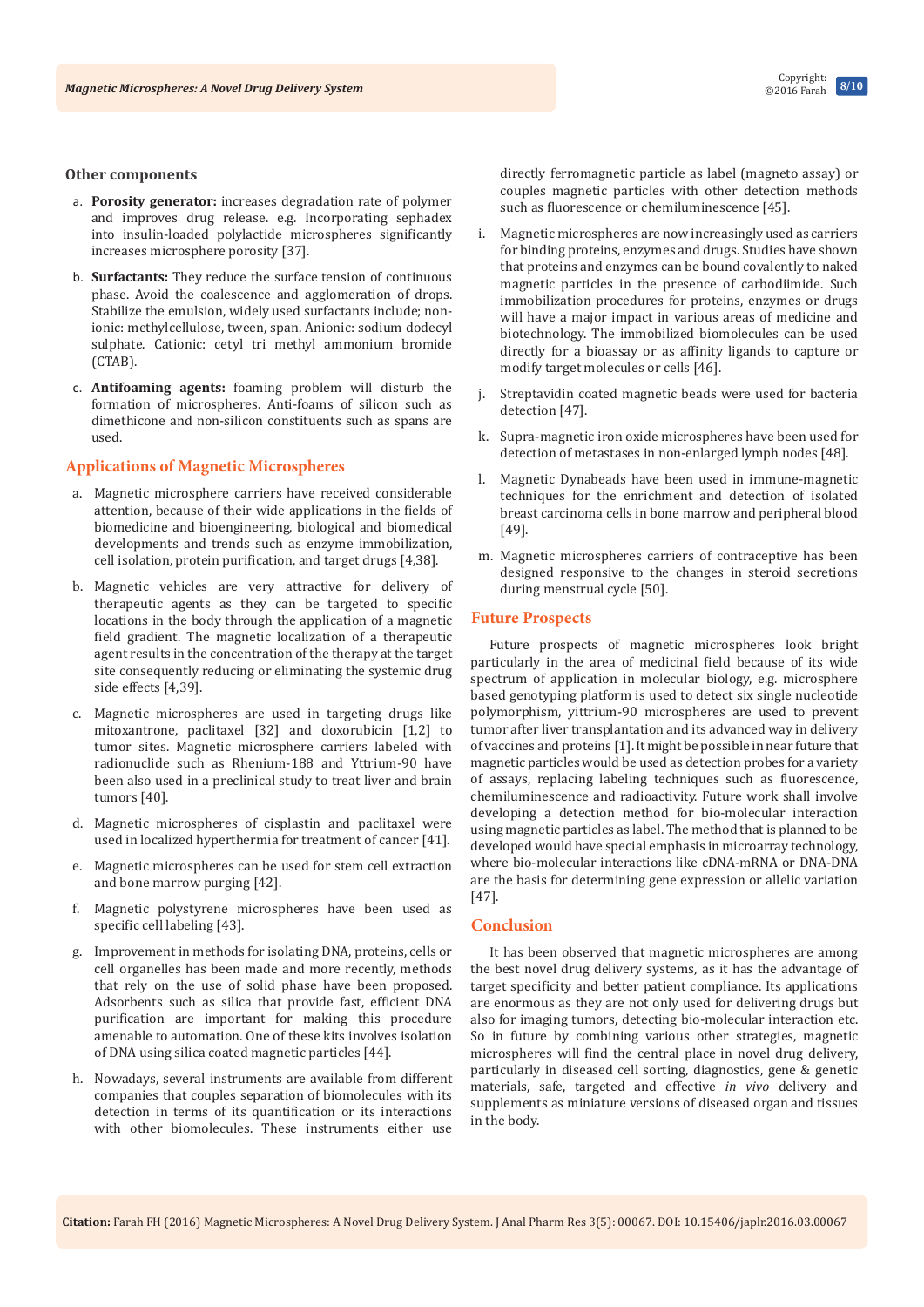#### **References**

- 1. Prasanth VV, Moy AC, Mathew ST, Mathapan R (2011) Microspheres: an overview. Int J of Pharm & Biomedical Sci 2: 332-338.
- 2. [Chandrawanshi P, Patidar H \(2009\) Magnetic microspheres: as a](http://www.academia.edu/8961595/Magnetic_Microspheres_as_a_Targeted_Drug_Delivery_System_A_Review)  [targeted drug delivery. International Journal for Pharmaceutical](http://www.academia.edu/8961595/Magnetic_Microspheres_as_a_Targeted_Drug_Delivery_System_A_Review)  [Research Scholars 2\(5\): 964-966.](http://www.academia.edu/8961595/Magnetic_Microspheres_as_a_Targeted_Drug_Delivery_System_A_Review)
- 3. [Li SP, Kowalski CR, Feld KM, Grim WM \(1988\) Recent Advances in](http://www.tandfonline.com/doi/abs/10.3109/03639048809151975?journalCode=iddi20)  [Microencapsulation Technology and Equipment. Drug Development](http://www.tandfonline.com/doi/abs/10.3109/03639048809151975?journalCode=iddi20)  [and Industrial Pharmacy 14\(2-3\): 353-376.](http://www.tandfonline.com/doi/abs/10.3109/03639048809151975?journalCode=iddi20)
- Vyas, Khar (2001) Targeted and Controlled drug delivery, CBS [Publishers and distributors. Journal of drug delivery research, pp.](file:///D:/23-11-2016/JAPLR-03-00067/JAPLR-16-RW-181_W/Targeted%20and%20Controlled%20drug%20delivery,%20CBS%20Publishers%20and%20distributors.)  [1-594.](file:///D:/23-11-2016/JAPLR-03-00067/JAPLR-16-RW-181_W/Targeted%20and%20Controlled%20drug%20delivery,%20CBS%20Publishers%20and%20distributors.)
- 5. [Mathew ST, Gayathri DS, Prasanth VV, Vinod B \(2010\) Suitability](http://connection.ebscohost.com/c/articles/70782149/suitability-factorial-design-determining-processing-factors-affecting-entrapment-efficiency-albumin-microspheres)  [of factorial design in determining the processing factors affecting](http://connection.ebscohost.com/c/articles/70782149/suitability-factorial-design-determining-processing-factors-affecting-entrapment-efficiency-albumin-microspheres)  [entrapment efficiency of albumin microspheres. Journal of](http://connection.ebscohost.com/c/articles/70782149/suitability-factorial-design-determining-processing-factors-affecting-entrapment-efficiency-albumin-microspheres)  [Pharmacy Research 3\(5\): 1172-1177.](http://connection.ebscohost.com/c/articles/70782149/suitability-factorial-design-determining-processing-factors-affecting-entrapment-efficiency-albumin-microspheres)
- 6. [Shanthi NC, Gupta R, Mahato KA \(2010\) Traditional and Emerging](http://sphinxsai.com/sphinxsaivol_2no.1/pharmtech_vol_2no.1/PharmTech_Vol_2No.1PDF/PT=106%20(675-681).pdf)  [Applications of Microspheres: A Review. International Journal of](http://sphinxsai.com/sphinxsaivol_2no.1/pharmtech_vol_2no.1/PharmTech_Vol_2No.1PDF/PT=106%20(675-681).pdf)  [Pharm Tech Research 2\(1\): 675-681.](http://sphinxsai.com/sphinxsaivol_2no.1/pharmtech_vol_2no.1/PharmTech_Vol_2No.1PDF/PT=106%20(675-681).pdf)
- 7. [Kakar S, Deepa B, Ramandeep S, Ujjwal N \(2013\) Magnetic](http://www.sciencedirect.com/science/article/pii/S2221618913600876)  [microspheres as magical novel drug delivery system: A review.](http://www.sciencedirect.com/science/article/pii/S2221618913600876)  [Journal of Acute Disease 2\(1\): 1-12.](http://www.sciencedirect.com/science/article/pii/S2221618913600876)
- 8. [Kunchu K, Raje VA, Ganesh NS \(2010\) Albumin Microspheres:](http://globalresearchonline.net/journalcontents/volume5issue2/article-003.pdf)  [AUnique system as drug deliverycarriers for non-steroidal anti](http://globalresearchonline.net/journalcontents/volume5issue2/article-003.pdf)[inflammatory drugs \(NSAIDs\) 5\(2\): 5:12.](http://globalresearchonline.net/journalcontents/volume5issue2/article-003.pdf)
- 9. [www.pharmainfo.net/reviews/bioadhesivemicrospheres-review](http://www.pharmainfo.net/reviews/bioadhesivemicrospheres-review)
- 10. [Berensmeier S \(2006\) Magnetic particles for the separation](http://link.springer.com/article/10.1007/s00253-006-0675-0)  [and purification of nucleic acids. Applied Microbiology and](http://link.springer.com/article/10.1007/s00253-006-0675-0)  [Biotechnology 73\(3\): 495-504.](http://link.springer.com/article/10.1007/s00253-006-0675-0)
- 11. [Harshad P, Sunil B, Nayan G, Bhushan R, Sunil P \(2010\) Different](http://www.ijabpt.com/pdf/83061-Harshad%20Parmar%5b4%5d.pdf)  [Method of Evaluation of Mucoadhesive Microsphere. International](http://www.ijabpt.com/pdf/83061-Harshad%20Parmar%5b4%5d.pdf)  [Journal of Applied Biology and Pharmaceutical Technology 1\(3\):](http://www.ijabpt.com/pdf/83061-Harshad%20Parmar%5b4%5d.pdf)  [1164-1165.](http://www.ijabpt.com/pdf/83061-Harshad%20Parmar%5b4%5d.pdf)
- 12. [Agusundaram M, Madhu SC, Umashankari K, Vankata AB, Lavanya](http://sphinxsai.com/CTVOL3/CT=22,alagusundaram%20(526-534).pdf)  [C, et al. \(2009\) Microsphere As A Novel Drug Delivery System A](http://sphinxsai.com/CTVOL3/CT=22,alagusundaram%20(526-534).pdf)  [Review. International Journal of Chem Tech Research 1\(3\): 526-534.](http://sphinxsai.com/CTVOL3/CT=22,alagusundaram%20(526-534).pdf)
- 13. [Mathew ST, Gayathri DS, Prasanth VV, Vinod B \(2008\) NSAIDs as](http://ispub.com/IJPHARM/6/1/4194)  [microspheres. Internet Journal of Pharmacology 6\(1\).](http://ispub.com/IJPHARM/6/1/4194)
- 14. [Yun CC, Long Q, Hua XL, Jiao X \(2008\) Microwave-assisted](http://jbc.sagepub.com/content/23/5/490.abstract)  [preparation of magnetic albumin microspheres. Journal of Bioactive](http://jbc.sagepub.com/content/23/5/490.abstract)  [and Compatible Polymers 23\(5\): 490-500.](http://jbc.sagepub.com/content/23/5/490.abstract)
- 15. [Patel NR, Patel DA, Bharadia PD, Pandya V, Modi V \(2011\)](http://www.ijplsjournal.com/issues%20PDF%20files/aug%202011/9.pdf)  [Microsphere as a novel drug deliver. International Journal of](http://www.ijplsjournal.com/issues%20PDF%20files/aug%202011/9.pdf)  [Pharmacy & Life Sciences 2\(8\): 992-997.](http://www.ijplsjournal.com/issues%20PDF%20files/aug%202011/9.pdf)
- 16. [Sahil K, Akanksha M, Premjeet S, Bilandi A, Kapoor B \(2011\)](http://www.ijrpc.com/files/000055.pdf)  [Microsphere: a review. IJRPC 1\(4\): 1184-1198.](http://www.ijrpc.com/files/000055.pdf)
- 17. [Surini S, Anggriani V, Anwar E \(2009\) Study of Mucoadhesive](http://scialert.net/abstract/?doi=jms.2009.249.256)  [Microspheres Based on Pregelatinsed Cassava Starch Succinate as](http://scialert.net/abstract/?doi=jms.2009.249.256)  [a New Carrier for Drug Delivery. Journal of Medical Sciences 9\(6\):](http://scialert.net/abstract/?doi=jms.2009.249.256)  [249-256.](http://scialert.net/abstract/?doi=jms.2009.249.256)
- 18. [Lopez CR Portero A, Vila-Jato, JC, Alonso MJ \(1998\) Design and](https://www.ncbi.nlm.nih.gov/pubmed/9795035)  [Evaluation of Chitosan/Ethylcellulose mucoadhesive bilayered](https://www.ncbi.nlm.nih.gov/pubmed/9795035)  [devices for buccal drug delivery. J control Release 55\(2-3\): 143-152.](https://www.ncbi.nlm.nih.gov/pubmed/9795035)
- 19. [Parodi B, Russo E, Caviglioli G, Cafaggi S, Binardi G \(1996\)](http://www.tandfonline.com/doi/abs/10.3109/03639049609069353?journalCode=iddi20)  [Development &characterization of a buccoadhesive dosage form](http://www.tandfonline.com/doi/abs/10.3109/03639049609069353?journalCode=iddi20)  [of Oxydodone hydrochloride. Drug Development and Industrial](http://www.tandfonline.com/doi/abs/10.3109/03639049609069353?journalCode=iddi20)  [pharmacy 22\(5\): 445-450.](http://www.tandfonline.com/doi/abs/10.3109/03639049609069353?journalCode=iddi20)
- 20. [Chien YW, Corbo DC, Liv JC \(1991\) Mucosal delivery of](http://www.tandfonline.com/doi/abs/10.3109/03639049109048075?needAccess=true)  [progestational Steroids from a Controlled release device:](http://www.tandfonline.com/doi/abs/10.3109/03639049109048075?needAccess=true) *in vitro*/ *in vivo* [relationship. Drug Development and Industrial pharmacy](http://www.tandfonline.com/doi/abs/10.3109/03639049109048075?needAccess=true)  [17\(17\): 2269-2290.](http://www.tandfonline.com/doi/abs/10.3109/03639049109048075?needAccess=true)
- 21. [Cassidy JP, Landcert NM, Quardos E \(1993\) Controlled buccal](http://www.sciencedirect.com/science/article/pii/016836599390091I)  [delivery of buprenorphine. Journal of Controlled Release 25\(1-2\):](http://www.sciencedirect.com/science/article/pii/016836599390091I)  [21-29.](http://www.sciencedirect.com/science/article/pii/016836599390091I)
- 22. [Dortune B, Ozer L, Vyanik N \(1998\) Development and invitro](http://www.tandfonline.com/doi/abs/10.3109/03639049809085621)  [Evaluation of buccoadhesive pindodlo tablet formulation. Drug](http://www.tandfonline.com/doi/abs/10.3109/03639049809085621)  [Development and Industrial pharmacy 24\(3\): 281-288.](http://www.tandfonline.com/doi/abs/10.3109/03639049809085621)
- 23. [Lu MF., Hui HW \(1996\) Delivery of rennin inhibitors through mouth](http://www.tandfonline.com/doi/abs/10.3109/03639049609065954)  [mucosa. Drug Development and Industrial pharmacy 22\(11\): 1167-](http://www.tandfonline.com/doi/abs/10.3109/03639049609065954) [1171.](http://www.tandfonline.com/doi/abs/10.3109/03639049609065954)
- 24. [Yukimatsu K, Nozaki Y, Kakumoto M, Ohta M \(1994\) Development](http://www.tandfonline.com/doi/abs/10.3109/03639049409038315)  [of a transmucosal controlled release device for systemic delivery of](http://www.tandfonline.com/doi/abs/10.3109/03639049409038315)  [antianginal drugs pharmacokinetics and pharmacodynamics. Drug](http://www.tandfonline.com/doi/abs/10.3109/03639049409038315)  [Development and Industrial pharmacy 20\(4\): 503-534.](http://www.tandfonline.com/doi/abs/10.3109/03639049409038315)
- 25. [Hussain MA, Aungst BJ, Kearney A, Shefter E \(1987\) Buccal and oral](http://www.sciencedirect.com/science/article/pii/0378517387901475)  [bioavailability of naloxone and naltrexone in rats. International](http://www.sciencedirect.com/science/article/pii/0378517387901475)  [Journal of Pharmaceutics 36\(2-3\): 127-130.](http://www.sciencedirect.com/science/article/pii/0378517387901475)
- 26. Oh CK, Ritschel WA (1999a) Biopharmaceutical aspects of buccal absorption of insulin rabbits I. Effects of dose, size, Ph & sorption enhancers: *in vivo in vitro* correlation. Pharm Res 5-5-100.
- 27. Oh CK, Ritschel WA (1988b) Biopharmaceutical aspects of buccal absorption of insulin in rabbits II. Absorption characteristics of insulin through the buccal mucosa. Pharma Res 5-5-100.
- 28. Kellaway IW, Warren SI (1991) Mucoadhesive hydrogels. Proc Intern symp Control Rel Bioact Mater 18: 73.
- 29. [Ishida M, Nambu N, Nagai T \(1983a\) Highly viscous gel ointment](https://www.ncbi.nlm.nih.gov/pubmed/6671259)  [containing carbopol for application to the oral mucosa. Chem pharm](https://www.ncbi.nlm.nih.gov/pubmed/6671259)  [Bull 31\(12\): 4561-4564.](https://www.ncbi.nlm.nih.gov/pubmed/6671259)
- 30. [Ishida M, Nambu N, Nagai T \(1983b\) Ointment type oral mucosal](https://www.ncbi.nlm.nih.gov/pubmed/6883599)  [dosage form of carbopol containing prednisolone for the treatment](https://www.ncbi.nlm.nih.gov/pubmed/6883599)  [of aphtha. Chem pharm Bull 31\(3\): 1010-1014.](https://www.ncbi.nlm.nih.gov/pubmed/6883599)
- 31. [Hoogstraate AJ, Verhoef JC, Tuk B, Pijpers A, van Leengoed LA, et](https://www.ncbi.nlm.nih.gov/pubmed/8742934)  al. (1996b) *In vivo* [buccal delivery of fluorescein iso thiocyanate –](https://www.ncbi.nlm.nih.gov/pubmed/8742934)  [dextran 4400 with glycodeoxy cholate as an absorption enhacer in](https://www.ncbi.nlm.nih.gov/pubmed/8742934)  [pigs. J Pharm Sci 85\(5\): 457-460.](https://www.ncbi.nlm.nih.gov/pubmed/8742934)
- 32. Burnside BA, Keith AP, Snipes W (1989) Micro porous hollow fibers as a peptide delivery system via the buccal activity. proceed inte. symp contro. Rel Bioact mater 16: 94.
- 33. [Rathone MJ \(1991a\) Human buccal absorption I.A method for](http://www.sciencedirect.com/science/article/pii/037851739190215A)  [Estimating the transfer kinetics of drugs W cross the human buccal](http://www.sciencedirect.com/science/article/pii/037851739190215A)  [membrane. International Journal of Pharmaceutics 69\(2\):103-108.](http://www.sciencedirect.com/science/article/pii/037851739190215A)
- 34. Jain NK (2008) Controlled and Novel drug delivery. (4<sup>th</sup> edn), pp. 236-237.
- 35. World Journal of pharmacy and pharmaceutical sciences, 2(5).
- 36. [Soni LM, Kumar M, Namdeo PK \(2010\) Sodium alginate Microspheres](http://www.arjournals.org/index.php/ijdd/article/view/15/13)  [for extending drug release: formulation and](http://www.arjournals.org/index.php/ijdd/article/view/15/13) *in vitro* evaluation. [International Journal of Drug Delivery 2\(1\): 64-68.](http://www.arjournals.org/index.php/ijdd/article/view/15/13)